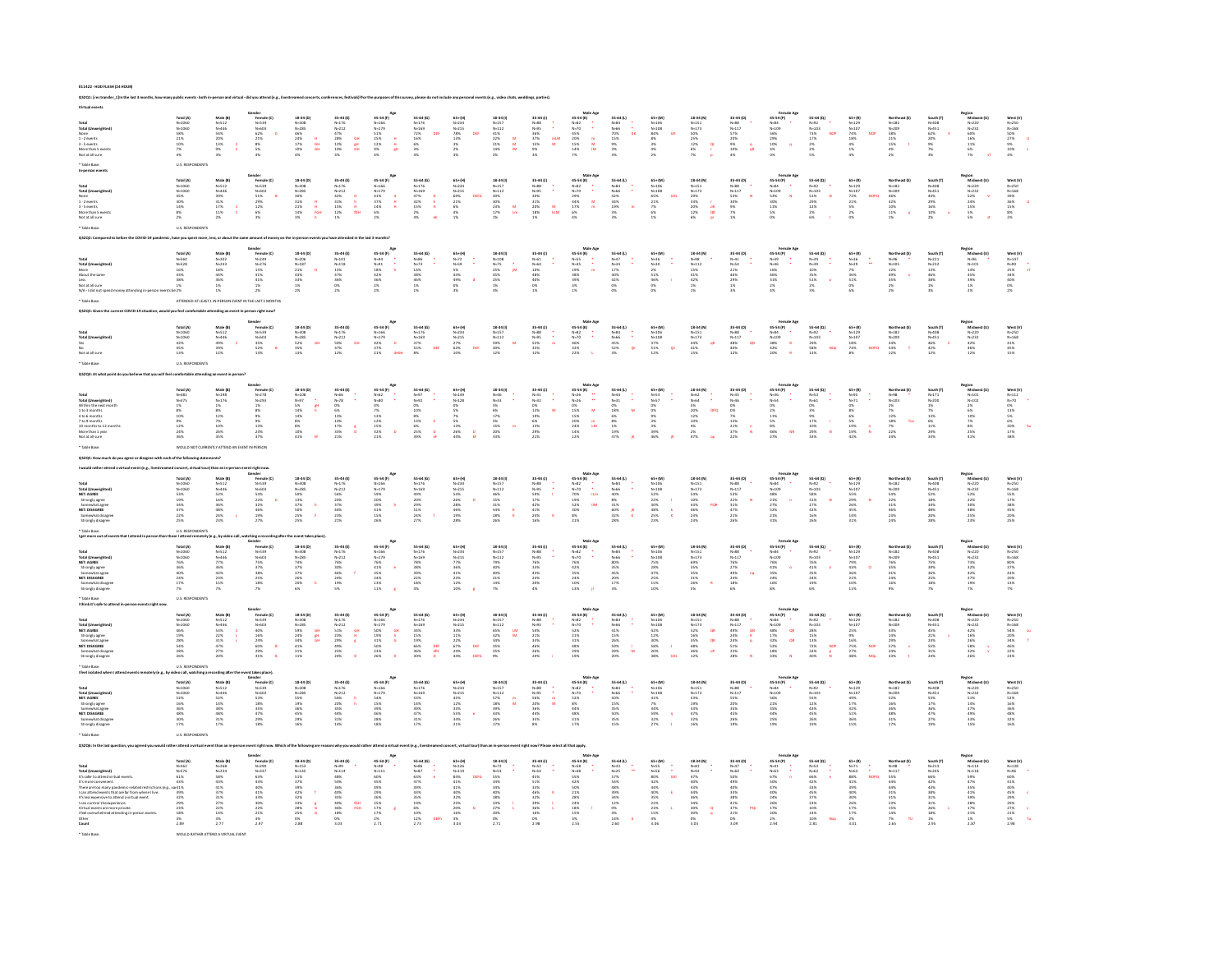| 011422 - HOD FLASH (24 HOUR) |  |
|------------------------------|--|
|                              |  |

\* Table Base: WOULD RATHER ATTEND A VIRTUAL EVENT

.<br>In thy how many public events-both in-person and virtual -did you attend (e.g., livestreamed concerts, conferences, festivals)?For the purposes of this survey, please do not include any personal events (e.g., video chats

| Total (Universident<br>None<br>1 - 2 events<br>3 - 5 events<br>More than 5 er                                                                                                                                                                                                                                                    | Total (A)<br>N=1060<br>N=1060<br>S8%<br>21%<br>21%<br>10%<br>7%                                          | Less than \$50 K (B)<br>N=303<br>N=454<br>64%<br>64%<br>10%<br>5%<br>5%<br>F                             | House<br>\$50K - \$74.9K (C)<br>N=165<br>N=217<br>\$6%<br>23%<br>8%<br>4%<br>4%                                                                                                                                                                                                                                                      | old Income<br>5758-599.9K(D)<br>N=133<br>N=142<br>60%<br>17%<br>12%<br>12%<br>4% E                                     | $5100K* (0)$<br>$N=405$<br>$N=194$<br>$54%$<br>$27%$<br>$11%$<br>$8%$<br>$1%$                         | HS or Less (P)<br>N=335<br>N=355<br>66%<br>12%<br>9%<br>6%<br>7%                                         | Education<br>Some College (G)<br>N=351<br>N=356<br>61%<br>22%<br>F<br>9%<br>5%<br>3%                                                                                                                                                 | College Grad+ (H)<br>N=236<br>N=240<br>S1% F<br>24% F<br>12% R<br>10% R                                                                                                                                                                                                                                                                                                                                                                                                 | Yes (I)<br>N=617<br>N=564<br>46%<br>28%<br>14%<br>9%<br>9%                        | oloyad<br>No (J)<br>N=443<br>N=496<br>75%<br>12%<br>6%<br>4%                                                                 | Yes (K)<br>N=381<br>N=376<br>37%<br>37%<br>12%<br>12%<br>12%                                                                                                                                                                                      | minim<br>No(L)<br>N=684<br>N=684<br>70%<br>16%<br>4%<br>4%                                                         | Yes (M)<br>N=335<br>N=337<br>38%<br>38%<br>18%<br>18%<br>18%                                                                                                                                                                                                                                   | Md Unover<br>Mo (N)<br>N=725<br>N=723<br>68%<br>17%<br>4%<br>4%                                                | Homeo<br>N-730<br>N-696<br>S7%<br>23%<br>11%<br>7%<br>N-8                       | Pumership<br>Renter (P<br>N=303<br>N=332<br>S9%<br>17%<br>10%<br>P%<br>6%               | Married (Q)<br>N=469<br>N=470<br>S6%<br>23%<br>11%<br>11%<br>7%                                     | al Status<br>Not ma<br>N=591<br>N=590<br>60%<br>19%<br>19%<br>6%<br>5%                               | White (\$)<br>N=652<br>N=746<br>64%<br>19%<br>9%<br>S%<br>S%                                     | Nacy<br>AA (T)<br>N=128<br>N=120<br>47%<br>22%<br>18%<br>6%<br>7%                                                                                                                                                  | Hispanic (U)<br>N=179<br>N=107<br>45%<br>26%<br>13%<br>12% \$                               |
|----------------------------------------------------------------------------------------------------------------------------------------------------------------------------------------------------------------------------------------------------------------------------------------------------------------------------------|----------------------------------------------------------------------------------------------------------|----------------------------------------------------------------------------------------------------------|--------------------------------------------------------------------------------------------------------------------------------------------------------------------------------------------------------------------------------------------------------------------------------------------------------------------------------------|------------------------------------------------------------------------------------------------------------------------|-------------------------------------------------------------------------------------------------------|----------------------------------------------------------------------------------------------------------|--------------------------------------------------------------------------------------------------------------------------------------------------------------------------------------------------------------------------------------|-------------------------------------------------------------------------------------------------------------------------------------------------------------------------------------------------------------------------------------------------------------------------------------------------------------------------------------------------------------------------------------------------------------------------------------------------------------------------|-----------------------------------------------------------------------------------|------------------------------------------------------------------------------------------------------------------------------|---------------------------------------------------------------------------------------------------------------------------------------------------------------------------------------------------------------------------------------------------|--------------------------------------------------------------------------------------------------------------------|------------------------------------------------------------------------------------------------------------------------------------------------------------------------------------------------------------------------------------------------------------------------------------------------|----------------------------------------------------------------------------------------------------------------|---------------------------------------------------------------------------------|-----------------------------------------------------------------------------------------|-----------------------------------------------------------------------------------------------------|------------------------------------------------------------------------------------------------------|--------------------------------------------------------------------------------------------------|--------------------------------------------------------------------------------------------------------------------------------------------------------------------------------------------------------------------|---------------------------------------------------------------------------------------------|
| lotal (L<br>Total (Unweighted<br>None<br>1 - 2 events<br>3 - 5 events<br>More than 5 event<br>Not at all sure                                                                                                                                                                                                                    | Total (A)<br>N=1060<br>N=1060<br>45%<br>30%<br>14%<br>8%<br>2%                                           | Less than \$50K (B)<br>N=303<br>N=454<br>S4% CE<br>25% CE<br>25%<br>8% e                                 | Mousi<br>SS08 - \$74.9K (C)<br>N=165<br>N=217<br>42%<br>34%<br>B<br>6%<br>4%<br>E                                                                                                                                                                                                                                                    | old Income<br>\$75K-\$99.9K(D)<br>N=133<br>N=142<br>47%<br>28%<br>16%<br>7%<br>2%                                      | $$100K+ [E]$<br>N=194<br>N=194<br>37%<br>34%<br>18%<br>18%<br>11%                                     | HS or Less (F)<br>N-335<br>N-355<br>S5% 6<br>S5% 4<br>11% 8%<br>3%                                       | $\begin{array}{r} \textbf{ &=} \textbf{function} \\ \textbf{Some Collegs (G)} \\ \textbf{N+351} \\ \textbf{N+356} \\ \textbf{44%} \\ \textbf{32%} \\ \textbf{33%} \\ \textbf{349} \\ \textbf{359} \\ \textbf{270} \end{array}$       | College Grad+ (H)<br>N=236<br>N=240<br>39%<br>33% F<br>19% F<br>7%<br>2%                                                                                                                                                                                                                                                                                                                                                                                                | Yes (I)<br>N=517<br>N=564<br>35%<br>33%<br>19%<br>11%                             | Employed<br>No. (1)<br>N=443<br>N=496<br>S9%<br>26%<br>26%<br>4%<br>4%                                                       | $\begin{array}{l} \mathbf{Yes}\left( \mathbf{K} \right) \\ \mathbf{N}{\rm{ = }}381 \\ \mathbf{N}{\rm{ = }}376 \\ \mathbf{32}\% \\ \mathbf{34}\% \\ \mathbf{20}\% \\ \mathbf{11}\% \\ \mathbf{12}\% \\ \mathbf{13}\% \\ \mathbf{14}\% \end{array}$ | Children in HH<br>Mo (L)<br>N=679<br>N=684<br>S2%<br>28%<br>28%<br>29%<br>29%                                      | Yes (M)<br>N=335<br>N=337<br>32%<br>36%<br>36%<br>20%<br>10%<br>2%                                                                                                                                                                                                                             | Parent of Child Under 18<br>Mo (N)<br>N-725<br>N-725<br>S1%<br>N 27%<br>N 22%<br>2%<br>2%                      | Homeov<br>N-730<br>N-696<br>44%<br>31%<br>31%<br>8%<br>2%                       | Numership<br>Renter (P)<br>N=303<br>N=332<br>47%<br>29%<br>12%<br>10%<br>10%            | Married (Q)<br>N=450<br>N=470<br>44%<br>30%<br>15%<br>15%<br>16%                                    | Not ma<br>Not ma<br>N-591<br>N-590<br>46%<br>30%<br>14%<br>7%                                        | White (S)<br>N=652<br>N=746<br>48%<br>29%<br>14%<br>14%<br>7%<br>2%                              | Race/Eth<br>AA (T)<br>$N=128$<br>$N=120$<br>$46\%$<br>$25\%$<br>$13\%$<br>$10\%$<br>5%                                                                                                                             | Hispanic (U)<br>N=179<br>N=107<br>N=107<br>33%<br>11%<br>13%<br>33%                         |
| rosal<br>Total (Unwei)<br>More<br>About the sar<br>Not at all sure                                                                                                                                                                                                                                                               | Total (A)<br>N-560<br>N-528<br>16%<br>18%<br>38%<br>38%<br>1%                                            | Less than \$50K (B)<br>N=132<br>N=199<br>15%<br>45%<br>45%<br>4%<br>21%<br>20%                           | $[0.133] \put(0.135){\line(1,0){15}} \put(0.135){\line(1,0){15}} \put(0.135){\line(1,0){15}} \put(0.135){\line(1,0){15}} \put(0.135){\line(1,0){15}} \put(0.135){\line(1,0){15}} \put(0.135){\line(1,0){15}} \put(0.135){\line(1,0){15}} \put(0.135){\line(1,0){15}} \put(0.135){\line(1,0){15}} \put(0.135){\line(1,0){15}} \put(0$ | old Income<br>\$75K-\$99.9K(D)<br>N=67<br>N=73<br>14%<br>48%<br>\$5%<br>1%<br>1%<br>1%                                 | $5100K*$ (E<br>$N=253$<br>$N=121$<br>$18%$<br>$42%$<br>$40%$<br>$0%$<br>$1%$                          | HSorLess <sup>(P)</sup><br>N-141<br>N-156<br>N-156<br>12%<br>48%<br>35%<br>2%<br>1%                      | Education<br>Some College (G)<br>N=1374<br>17%<br>18%<br>43%<br>1%<br>3%<br>3%                                                                                                                                                       | College Grad+(H)<br>N=140<br>N=128<br>16%<br>45%<br>S7%<br>S7%<br>2%                                                                                                                                                                                                                                                                                                                                                                                                    | Yes (I)<br>N=392<br>N=343<br>19%<br>41%<br>38%<br>1%<br>1%                        | Employed<br>No (J)<br>N=168<br>N=185<br>10%<br>47%<br>39%<br>1%<br>4%<br>4%                                                  | Yes (K)<br>N=246<br>N=232<br>18%<br>46%<br>33%<br>2%<br>1%                                                                                                                                                                                        | Children in Ht<br>mmmm<br>No (L)<br>N=314<br>N=296<br>15%<br>42%<br>42%<br>0%<br>3%                                | Yes (M)<br>N-222<br>N-212<br>N-212<br>183%<br>47%<br>33%<br>1%<br>1%                                                                                                                                                                                                                           | of Child Under 18<br>No (N)<br>No (N)<br>N=337<br>N=316<br>14%<br>42%<br>42%<br>1%<br>3%                       | Homeov<br>N-397<br>N-361<br>17%<br>46%<br>34%<br>34%<br>1%<br>1%                | Numership<br>Renter (P)<br>N=154<br>N=154<br>3%<br>SO%<br>1%<br>SO%                     | Married (Q)<br>N=259<br>N=236<br>18%<br>46%<br>46%<br>34%<br>O%<br>2%                               | Marital Statu<br>Mi Scatus<br>Not marr<br>N=301<br>N=292<br>14%<br>42%<br>2%<br>2%                   | White (\$)<br>N=324<br>N=355<br>18%<br>46%<br>46%<br>34%<br>1%<br>1%                             | Race/Eth<br>AA (T)<br>$N=62$<br>$N=58$<br>$26%$<br>$41%$<br>$30%$<br>$2%$                                                                                                                                          | Hispanic (U)<br>N=114<br>N=58<br>7%<br>43%<br>45%<br>1%<br>1%<br>2%                         |
|                                                                                                                                                                                                                                                                                                                                  | 10ta (A)<br>N=1060<br>N=1060<br>42%<br>45%<br>13%<br>U.S. RESPONDENTS                                    | Less the<br>N=303<br>N=454<br>39%<br>46%<br>15%                                                          | \$50K-\$74.9K(C)<br>550K-3<br>N-165<br>N-217<br>43%<br>40%<br>18%                                                                                                                                                                                                                                                                    | old Income<br>  \$75K - \$99.9K (D)<br>  N=133<br>  N=142<br>  43%<br>  46%<br>  11%                                   | $$100K*$ (E)<br>N=405<br>N=194<br>46%<br>44%<br>44%                                                   | HS or Less (F)<br>N=335<br>N=355<br>38%<br>49% 8<br>12% 8                                                | Education<br>Some College (G)<br>N=351<br>N=356<br>42%<br>41%<br>17%                                                                                                                                                                 | College Grad+(H)<br>N=236<br>N=240<br>47%<br>41%<br>41%                                                                                                                                                                                                                                                                                                                                                                                                                 | Yes (I)<br>N=617<br>N=564<br>48%<br>39%<br>13%                                    | $\begin{array}{c} \text{Employee} \\ \text{No} \; (l) \\ \text{No=443} \\ \text{No=496} \\ 33\% \\ 54\% \\ 12\% \end{array}$ | Yes (K)<br>N=381<br>N=376<br>49%<br>36%<br>36%                                                                                                                                                                                                    | Children in HH<br>Mo (L)<br>N=679<br>N=684<br>38%<br>51%<br>12%                                                    | Yes (M)<br>N=335<br>N=337<br>S4%<br>30%<br>30%                                                                                                                                                                                                                                                 | t of Child Under 18<br>Mo (N)<br>N-725<br>N-723<br>36%<br>52%<br>11%                                           | Homeov<br>N=730<br>N=696<br>41%<br>45%<br>45%                                   | Pamerstop<br>Renter (P)<br>N=303<br>A4%<br>46%<br>46%<br>10%                            | Married (Q)<br>N=469<br>N=470<br>44%<br>43%<br>43%                                                  | <b>Aarital Statu</b><br>Not married (R)<br>N=591<br>N=590<br>41%<br>47%<br>42%                       | White (S)<br>N=652<br>N=746<br>45%<br>45%<br>45%                                                 | Race/Éthni<br>AA (T)<br>N=128<br>N=120<br>44%<br>39%<br>17%                                                                                                                                                        | Hispanic (U)<br>N=179<br>N=107<br>41%<br>44%<br>14%                                         |
| Total<br>Within the next month<br>Within the next month<br>4 to 5 months<br>7 to 9 months<br>10 months to 12 months<br>10 months to 12 months<br>10 months to 12 months<br>fore than 1 yea                                                                                                                                       | Total (A)<br>N=481<br>N=475<br>1%<br>3%<br>10%<br>10%<br>12%<br>24%<br>24%                               | Less than \$50K (B)<br>N=140<br>N=205<br>N=6<br>3%<br>16%<br>16%<br>22%<br>20%<br>20%                    | House<br>N=66<br>N=66<br>N=90<br>4%<br>4%<br>15%<br>9%<br>9%<br>9%<br>8D<br>21%                                                                                                                                                                                                                                                      | old Income<br>\$758-\$99.9K(D)<br>N-61<br>N-65<br>N%<br>N%<br>19%<br>19%<br>\$%<br>\$%<br>\$%                          | $5100K*$ (E)<br>$N=178$<br>$N=83$<br>$1\%$<br>$13\%$<br>$7\%$<br>$10\%$<br>$12\%$<br>$26\%$<br>$31\%$ | HSorLess <sup>(p</sup> )<br>N=166<br>N=174<br>0%<br>S%<br>1%<br>1%<br>24%<br>24%<br>27%                  | Education<br>Some College (G)<br>N-145<br>2%<br>13%<br>15%<br>F%<br>22%<br>22%<br>22%<br>22%                                                                                                                                         | $\begin{array}{ll} \textbf{Collinge Grand+ (H)} & \textbf{ } & \textbf{ } \textbf{ } \\ \textbf{N=97} & \textbf{ } & \textbf{ } \textbf{ } \textbf{ } \\ \textbf{N=97} & \textbf{ } & \textbf{ } \textbf{ } \textbf{ } \\ \textbf{0} & \textbf{S} & \textbf{ } & \textbf{ } \\ \textbf{0} & \textbf{S} & \textbf{ } & \textbf{ } \textbf{ } \\ \textbf{128} & \textbf{8} & \textbf{ } & \textbf{ } \textbf{ } \\ \textbf{258} & \textbf{258} & \textbf{ } & \textbf{ }$ | Yes (1)<br>N=241<br>N=220<br>1%<br>12%<br>10%<br>15%<br>24%<br>27%                | Employed<br>Mo(J)<br>N=240<br>N=255<br>1%<br>S%<br>10%<br>2%<br>2%<br>24%<br>24%<br>45%                                      | Yes (K)<br>N=137<br>N=140<br>3%<br>15%<br>15%<br>10%<br>11%<br>20%<br>26%                                                                                                                                                                         | Children in Ht<br>No (L)<br>N=335<br>N=335<br>O%<br>6%<br>6%<br>8%<br>2%<br>2%<br>26%<br>40%                       | Yes (M)<br>N=101<br>N=111<br>3%<br>14%<br>17%<br>17%<br>15%<br>19%<br>22%                                                                                                                                                                                                                      | of Child Under 18<br>No (N)<br>N-360<br>N-364<br>N-364<br>1%<br>25%<br>8%<br>11%<br>25%<br>40%                 | Homeon<br>N=331<br>N=315<br>N=515<br>12%<br>12%<br>12%<br>24%<br>24%            | Dumership<br>Renter (P)<br>N-146<br>N-146<br>1%<br>2%<br>10%<br>2%<br>10%<br>24%<br>41% | Married (Q)<br>N=202<br>N=207<br>1%<br>10%<br>10%<br>8%<br>14%<br>33%<br>34%<br>25%                 | Marital Status<br>Mot marris<br>N=280<br>N=268<br>N=268<br>2%<br>2%<br>11%<br>10%<br>10%<br>44%<br>Q | White (\$)<br>N=293<br>N=337<br>1%<br>3%<br>11%<br>11%<br>25%<br>36%                             | Race/Ethe<br>AA (T)<br>$N = 50$<br>$N = 51$<br>$2\%$<br>$3\%$<br>$3\%$<br>$2\%$<br>$2\%$                                                                                                                           | Hispanic (U)<br>N = 0<br>N = 0<br>3 %<br>3 %<br>1 2 %<br>1 %<br>1 %<br>2 %<br>2 %           |
|                                                                                                                                                                                                                                                                                                                                  |                                                                                                          |                                                                                                          |                                                                                                                                                                                                                                                                                                                                      |                                                                                                                        |                                                                                                       |                                                                                                          |                                                                                                                                                                                                                                      |                                                                                                                                                                                                                                                                                                                                                                                                                                                                         |                                                                                   |                                                                                                                              |                                                                                                                                                                                                                                                   |                                                                                                                    |                                                                                                                                                                                                                                                                                                |                                                                                                                |                                                                                 |                                                                                         |                                                                                                     |                                                                                                      |                                                                                                  |                                                                                                                                                                                                                    |                                                                                             |
|                                                                                                                                                                                                                                                                                                                                  |                                                                                                          |                                                                                                          |                                                                                                                                                                                                                                                                                                                                      |                                                                                                                        |                                                                                                       |                                                                                                          |                                                                                                                                                                                                                                      |                                                                                                                                                                                                                                                                                                                                                                                                                                                                         |                                                                                   |                                                                                                                              |                                                                                                                                                                                                                                                   |                                                                                                                    |                                                                                                                                                                                                                                                                                                | of Child Under 1                                                                                               |                                                                                 |                                                                                         |                                                                                                     |                                                                                                      |                                                                                                  |                                                                                                                                                                                                                    |                                                                                             |
| Total<br><b>NET: AGREE</b><br>NET: AGREE<br>Strongly agree<br>Somewhat agree<br>NET: DISAGREE<br>Somewhat disagree<br>Strongly disagrees                                                                                                                                                                                         | Total (A)<br>N-1060<br>N-1060<br>N-1060<br>S3%<br>19%<br>22%<br>22%<br>22%                               | Less tha<br>N=303<br>N=454<br>S7%<br>22%<br>23%<br>21%<br>23%                                            | House<br>$$10045$<br>$N=165$<br>$N=217$<br>$48%$<br>$18%$<br>$20%$<br>$24%$<br>$29%$                                                                                                                                                                                                                                                 | old Income<br>\$75K - \$99.9K (D)<br>N=133<br>N=142<br>51%<br>24%<br>29%<br>21%<br>21%                                 | $$100K*$<br>N=405<br>N=194<br>S4%<br>S4%<br>16%<br>38%<br>46%<br>21%                                  | HS or Less (F)<br>N=335<br>N=355<br>S1%<br>19%<br>32%<br>49%<br>26%<br>24%                               | Education<br>Some College (6)<br>N=354<br>N=356<br>S0%<br>13%<br>23%<br>22%<br>22%<br>22%                                                                                                                                            | college<br>N=236<br>N=240<br>60%<br>21%<br>39%<br>40%<br>18%<br>22%                                                                                                                                                                                                                                                                                                                                                                                                     | Yes (1)<br>N=617<br>N=564<br>S6%<br>S6%<br>18%<br>38%<br>44%<br>20%<br>24%        | Employed<br>No.(J)<br>N=443<br>N=496<br>49%<br>21%<br>28%<br>S1%<br>24%<br>27%                                               | Yes (K)<br>N=381<br>N=376<br>S5%<br>S5%<br>37%<br>45%<br>21%<br>24%                                                                                                                                                                               | No (L)<br>N=675<br>N=684<br>S2%<br>20%<br>32%<br>48%<br>22%<br>26%                                                 | Yes (M)<br>N=335<br>N=337<br>S5%<br>18%<br>37%<br>45%<br>20%<br>25%                                                                                                                                                                                                                            | ild Unde<br>Mo (N)<br>N=725<br>시=723<br>S2%<br>20%<br>32%<br>48%<br>22%<br>26%                                 | N-730<br>N-696<br>SS%<br>SS%<br>35%<br>45%<br>45%<br>19%                        | Numership<br>Renter  <br>N=303<br>A9%<br>49%<br>17%<br>33%<br>28%<br>28%                | Married (Q<br>N=460<br>N=470<br>S8%<br>21%<br>21%<br>42%<br>42%<br>16%                              | Not ma<br>N-591<br>N-590<br>N-590<br>49%<br>18%<br>18%<br>25%<br>25%                                 | White (S<br>N=652<br>N=746<br>S0%<br>19%<br>31%<br>S0%<br>23%<br>23%                             | Race<br>AA (T)<br>N=128<br>N=120<br>64%<br>32%<br>36%<br>36%<br>16%<br>20%                                                                                                                                         | Hispanic (1<br>14-179<br>14-107<br>13%<br>13%<br>43%<br>20%<br>20%                          |
| Total<br>Total (Unweighted<br>NET: AGREE<br>Strongly agree<br>Somewhat agree<br>NET: DISAGREE<br>Somewhat disagree<br>Strongly disagree                                                                                                                                                                                          | Total (A)<br>N-1060<br>N-1060<br>N-1060<br>76%<br>36%<br>40%<br>24%<br>17%                               | Less than \$50K (B)<br>N=303<br>N=454<br>22%<br>33%<br>39%<br>28% de<br>19% e                            | House<br>950K-\$74.9K(C)<br>N-165<br>14%<br>31%<br>48%<br>48%<br>48%<br>10%<br>e                                                                                                                                                                                                                                                     | e event takes place)<br>old income<br>575K - 599.9K (D)<br>N=133<br>N=142<br>N=156<br>40%<br>40%<br>19%<br>1446<br>19% | $5100K* [8$<br>$N=194$<br>$80%$<br>$41%$<br>$39%$<br>$20%$<br>$16%$<br>$5%$                           | HS or Less (F)<br>N=335<br>N=355<br>68%<br>31%<br>36%<br>32% 6<br>22% 11% 6<br>en<br>H                   | $\begin{array}{r} \text{fiducation} \\ \text{Some College (6)} \\ \text{N-351} \\ \text{N-356} \\ \text{N-356} \\ \text{N-32\%} \\ \text{32\%} \\ \text{44\%} \\ \text{24\%} \\ \text{24\%} \\ \text{5\%} \\ \text{6\%} \end{array}$ | College<br>N=236<br>N=240<br>83%<br>39%<br>44%<br>47%<br>17%<br>12%                                                                                                                                                                                                                                                                                                                                                                                                     | Ves (1)<br>N=617<br>N=564<br>77%<br>38%<br>23%<br>23%<br>17%<br>6%                | imployed<br>No.(J)<br>N=43<br>N=496<br>75%<br>34%<br>41%<br>25%<br>17%<br>8%                                                 | Yes (K)<br>N=381<br>N=376<br>73%<br>37%<br>36%<br>27%<br>19%<br>8%                                                                                                                                                                                | Children in HH<br>No (L)<br>N=679<br>N=684<br>78%<br>36%<br>41%<br>41%<br>22%<br>15%                               | Yes (M)<br>N=335<br>N=337<br>N=337<br>33%<br>37%<br>25%<br>18%<br>7%                                                                                                                                                                                                                           | of Child Line<br>$N = 725$<br>$N = 723$<br>$N = 723$<br>$N = 723$<br>$N = 1636$<br>$N = 1636$                  | Homeo<br>N-730<br>N-696<br>79%<br>39%<br>40%<br>21%<br>15%<br>7%                | Dwnership<br>Renter (P<br>N=332<br>N=332<br>21%<br>31%<br>29%<br>29%<br>21%             | Married (Q)<br>N=469<br>82%<br>82%<br>41%<br>41%<br>18%<br>18%<br>5%                                | arital Status<br>Not man<br>N=591<br>N=590<br>22%<br>33%<br>28%<br>28%<br>20%                        | White (5<br>N=652<br>N=746<br>80%<br>41%<br>38%<br>20%<br>14%<br>6%                              | Race/Eth<br>AA (T)<br>N=128<br>N=120<br>S3%<br>36%<br>36%<br>31%<br>15%<br>16%                                                                                                                                     | Hispanic (U)<br>N=179<br>N=107<br>N=107<br>S2%<br>41%<br>32%<br>25%<br>25%                  |
| <b>Total (Unweighted)<br/>NET: AGREE<br/>Strongly agree<br/>Somewhat agree</b><br>NET: DISAGREE<br>Somewhat disagree<br>Strongly disagree                                                                                                                                                                                        | Total (A)<br>N=1060<br>N=1060<br>N=1060<br>46%<br>28%<br>28%<br>28%<br>26%                               | Less than \$50K (B)<br>N=303<br>N=454<br>42%<br>17%<br>18%<br>S8% e<br>30%<br>28%                        | Housi<br>930K - 974.9K (C)<br>N+165<br>N+217<br>47%<br>17%<br>27%<br>27%<br>27%                                                                                                                                                                                                                                                      | old Income<br>\$75K-\$99.9K (D)<br>N=133<br>N=142<br>AB%<br>20%<br>20%<br>22%<br>23%<br>23%                            | \$100K+(E)<br>N=405<br>N=194<br>SO%<br>21%<br>28%<br>SO%<br>28%<br>23%                                | HS or Less (F)<br>N=335<br>N=355<br>44%<br>16%<br>28%<br>S6%<br>29%<br>27%                               | Education<br>Some College (G)<br>N=351<br>N=356<br>44%<br>18%<br>S6%<br>S6%<br>26%<br>26%                                                                                                                                            | College Gr<br>N=236<br>N=240<br>SO%<br>23%<br>27%<br>SO%<br>26%<br>24%                                                                                                                                                                                                                                                                                                                                                                                                  | Yes (1)<br>N=617<br>N=564<br>S2%<br>21%<br>31%<br>48%<br>28%<br>28%               | Employed<br>No.(J)<br>N=443<br>N=496<br>38%<br>15%<br>23%<br>22%<br>22%<br>24%                                               | Yes (K)<br>N=381<br>N=376<br>S5%<br>S5%<br>25%<br>45%<br>27%<br>18%                                                                                                                                                                               | Children in Ht<br>nin HH<br>No (L)<br>N=624<br>N=684<br>41%<br>15%<br>26%<br>28%<br>28%<br>28%                     | Yes (M)<br>N=335<br>N=337<br>N=337<br>S9%<br>26%<br>27%<br>41%<br>27%<br>15%                                                                                                                                                                                                                   | f Child Under 18<br>No (N)<br>N=725<br>N=723<br>41%<br>15%<br>15%<br>26%<br>28%<br>28%<br>28%                  | Homeov<br>N-730<br>N-696<br>48%<br>20%<br>28%<br>27%<br>27%                     | Dwnership<br>Renter (P<br>N=303<br>N=332<br>41%<br>16%<br>25%<br>S9%<br>35%<br>24%      | Married (Q)<br>N=469<br>48%<br>21%<br>27%<br>S2%<br>S2%<br>26%                                      | arital Statu<br>Not ma<br>N=591<br>N=590<br>N=5%<br>45%<br>16%<br>S5%<br>30%<br>25%                  | White (S<br>N=652<br>N=746<br>49%<br>22%<br>27%<br>S1%<br>25%<br>25%                             | Race/Ethr<br>AA (T)<br>$N=128$<br>$N=120$<br>$47%$<br>$43%$<br>$33%$<br>$25%$<br>$25%$                                                                                                                             | Hispanic (U)<br>N=179<br>N=107<br>41%<br>14%<br>27%<br>S9%<br>S9%<br>36%                    |
| Total<br>Total (Unweighted)<br>NET: AGREE<br>Strongly agree<br>Somewhat agree<br>NET: DISAGREE<br>Somewhat disagre<br>Strongly disagree                                                                                                                                                                                          | Total (A)<br>N=1060<br>N=1060<br>S2%<br>16%<br>16%<br>30%<br>48%<br>30%<br>17%                           | Less than \$50K (B)<br>N=303<br>N=454<br>S2%<br>14%<br>39%<br>29%<br>29%                                 | House<br>\$500K-\$74.9K(C)<br>N=165<br>51%<br>52%<br>42%<br>49%<br>20%<br>20%                                                                                                                                                                                                                                                        | old Income<br>\$75K-\$99.9K(D)<br>N-133<br>N-142<br>49%<br>16%<br>18%<br>28%<br>28%<br>28%<br>28%                      | \$100K* (E)<br>N=405<br>N=194<br>S4%<br>S4%<br>32%<br>46%<br>32%<br>14%                               | HS or Less (F)<br>N=335<br>N=355<br>49%<br>14%<br>35%<br>S1%<br>31%<br>31%<br>20%                        | Education<br>Some College (G)<br>N=356<br>N=356<br>53%<br>33%<br>49%<br>32%<br>22%<br>17%                                                                                                                                            | College Grad+ (M)<br>N=236<br>N=240<br>S3%<br>13%<br>40%<br>42%<br>29%<br>29%                                                                                                                                                                                                                                                                                                                                                                                           | Yes (1)<br>N=617<br>N=564<br>S5%<br>S6%<br>S6%<br>A5%<br>29%<br>16%               | Employed<br>No (J)<br>N=43<br>N=496<br>49%<br>12%<br>12%<br>S1%<br>S1%<br>19%                                                | Yes (K)<br>N=381<br>N=376<br>S6%<br>S6%<br>38%<br>44%<br>28%<br>28%<br>16%                                                                                                                                                                        | Children in HH<br>No (L)<br>N−679<br>N−684<br>S9%<br>S9%<br>S9%<br>S9%<br>S9%<br>S9%<br>S9%<br>S8%<br>S8%          | Yes (M)<br>N=335<br>N=337<br>N=337<br>S6%<br>17%<br>44%<br>29%<br>16%                                                                                                                                                                                                                          | Parent of Child Under 18<br>No (N)<br>N-725<br>N-725<br>N-725<br>S1%<br>16%<br>35%<br>31%<br>31%<br>18%<br>18% | Homeo<br>N=730<br>N=696<br>S2%<br>S2%<br>S6%<br>S5%<br>S5%<br>S5%<br>S5%<br>S5% | Demorship<br>Renter (P)<br>N=303<br>N=332<br>S3%<br>S7%<br>S7%<br>A7%<br>S1%<br>S1%     | Married (Q)<br>N=469<br>N=470<br>S2%<br>S6%<br>S6%<br>S6%<br>S6%<br>S6%<br>S6%<br>S6%               | Marital Status<br>Mot marri<br>N=591<br>N=590<br>S3%<br>S3%<br>47%<br>47%<br>31%<br>31%<br>16%       | White (S)<br>N=652<br>N=746<br>56%<br>18%<br>38%<br>44%<br>28%<br>16%                            | $\begin{array}{ll} \textbf{Race/Ethr} \\ \textbf{AA(T)} \\ \textbf{N}{=}128 \\ \textbf{N}{=}120 \\ \textbf{49\%} \\ \textbf{19\%} \\ \textbf{19\%} \\ \textbf{51\%} \\ \textbf{25\%} \\ \textbf{26\%} \end{array}$ | Hispanic (U)<br>N=179<br>N=107<br>48%<br>13%<br>S2%<br>S2%<br>S2%<br>S6%<br>16%             |
|                                                                                                                                                                                                                                                                                                                                  |                                                                                                          |                                                                                                          |                                                                                                                                                                                                                                                                                                                                      |                                                                                                                        |                                                                                                       |                                                                                                          |                                                                                                                                                                                                                                      |                                                                                                                                                                                                                                                                                                                                                                                                                                                                         |                                                                                   |                                                                                                                              |                                                                                                                                                                                                                                                   |                                                                                                                    |                                                                                                                                                                                                                                                                                                |                                                                                                                |                                                                                 |                                                                                         |                                                                                                     |                                                                                                      |                                                                                                  |                                                                                                                                                                                                                    |                                                                                             |
| Total<br>Total (Unweighted)<br>It's safer to attend virtual ever<br>It's more conv<br>There are too many pandent<br>ic-related restrictions of the control of the control of the Taylor It's<br>its assume that are far from where it's less expensive to attend a virtual event.<br>I can control the seperience.<br>Writial ev | Total (A)<br>N=562<br>N=576<br>61%<br>43%<br>a 41%<br>39%<br>32%<br>32%<br>23%<br>23%<br>18%<br>3%<br>3% | Less than<br>N=172<br>S7%<br>N=253<br>S7%<br>46%<br>31%<br>27%<br>27%<br>27%<br>27%<br>22%<br>22%<br>22% | Housi<br>$N+79$<br>$N+711$<br>$N+111$<br>$N+39$<br>$45%$<br>$45%$<br>$44%$<br>$24%$<br>$24%$<br>$24%$<br>$24%$<br>$25%$<br>$2.97$                                                                                                                                                                                                    | dd Income<br>\$73% - 399.39.9<br>N=58<br>*<br>47%<br>47%<br>47%<br>42%<br>2.9%<br>2.6%<br>2.5%<br>2.5%<br>2.1%         | \$100K* (8<br>N=219<br>N=109<br>65%<br>39%<br>39%<br>37%<br>31%<br>20%<br>20%<br>4%<br>279            | HS or Less (F)<br>N=170<br>N=190<br>S 6%<br>S 6%<br>36%<br>29%<br>29%<br>24%<br>24%<br>24%<br>24%<br>260 | を、*****<br>5come College (8)<br>M-1759<br>63% PH<br>63% PH<br>43% F<br>43% F<br>43% F<br>20% T<br>20% T<br>20% T<br>3.22                                                                                                             | College G<br>N=143<br>60%<br>S3%<br>%<br>42%<br>42%<br>32%<br>12%<br>12%<br>12%<br>42%<br>2.84<br>                                                                                                                                                                                                                                                                                                                                                                      | Ves (1)<br>N-345<br>N-326<br>SB%<br>44%<br>42%<br>34%<br>24%<br>17%<br>12%<br>24% | ployed<br>No(J)<br>N=217<br>N=250<br>SS%<br>SS%<br>21%<br>21%<br>21%<br>21%<br>21%                                           |                                                                                                                                                                                                                                                   | Nildren in HH<br>Mo (L)<br>N=353<br>N=362<br>N=562<br>44%<br>44%<br>44%<br>22%<br>26%<br>16%<br>46%<br>44%<br>2.91 | $\begin{array}{r} \textbf{Yes (M)} \\ \textbf{N-186} \\ \textbf{S4\%} \\ \textbf{54\%} \\ \textbf{43\%} \\ \textbf{39\%} \\ \textbf{38\%} \\ \textbf{39\%} \\ \textbf{38\%} \\ \textbf{39\%} \\ \textbf{29\%} \\ \textbf{18\%} \\ \textbf{19\%} \\ \textbf{18\%} \\ \textbf{2.89} \end{array}$ | of Child Under 18<br>No (N)<br>N-377<br>S5% 44% % 42% 44%<br>S5% 44% % 125% 45%<br>19% 45% 25%                 |                                                                                 | Renter (F<br>N-171<br>60% %<br>40% %<br>52% %<br>28% 27% %<br>28% 21% %<br>28% 21% %    | Married (Q)<br>N-270<br>N-269<br>SSK<br>42%<br>SSK<br>34%<br>27%<br>20%<br>27%<br>20%<br>28%<br>282 | <b>Larital Statu</b>                                                                                 | White (S<br>N-323<br>N-385<br>63%<br>63%<br>41%<br>37%<br>30%<br>21%<br>21%<br>21%<br>25%<br>28% | Race/Etl<br>AA (T)<br>N=22<br>N=24<br>S2%<br>S2%<br>22%<br>22%<br>22%<br>22%<br>22%<br>22%<br>22%                                                                                                                  | Hispanic (U)<br>N=52<br>49%<br>S4%<br>S3%<br>S3%<br>33%<br>29%<br>26%<br>26%<br>21%<br>2.85 |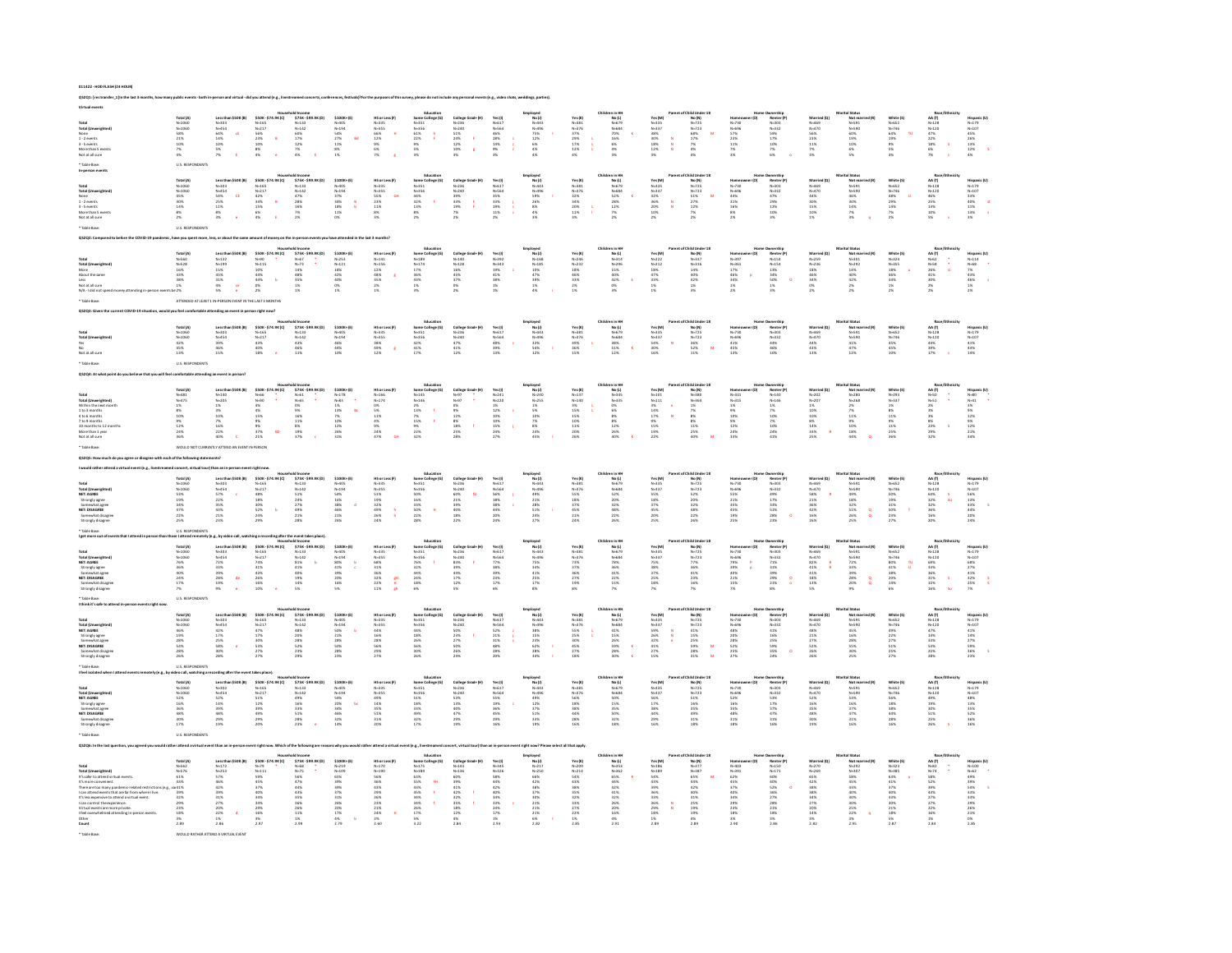| QS2Q1: [restransfer_1] in the last 3 months, how many public events - both in-person and virtual - did you attend (e.g., livestreamed concerts, conferences, festivals)? For the purp          |                                                                                    |                                                              |                                                                    |                                                              |                                                                             |                                                                                   |
|------------------------------------------------------------------------------------------------------------------------------------------------------------------------------------------------|------------------------------------------------------------------------------------|--------------------------------------------------------------|--------------------------------------------------------------------|--------------------------------------------------------------|-----------------------------------------------------------------------------|-----------------------------------------------------------------------------------|
| <b>Virtual events</b>                                                                                                                                                                          |                                                                                    |                                                              |                                                                    |                                                              |                                                                             |                                                                                   |
|                                                                                                                                                                                                |                                                                                    |                                                              | als 26-41 (C)                                                      |                                                              | rs 58-76 (E)                                                                | 77-94 (F)                                                                         |
| Total<br>Total (Unweighted)                                                                                                                                                                    |                                                                                    |                                                              |                                                                    |                                                              |                                                                             | Silent<br>N=64<br>N=39<br>74%                                                     |
| None<br>1 - 2 events                                                                                                                                                                           | Total (A)<br>N=1060<br>N=1060<br>S8%<br>21%                                        | Gen 218-25 (B)<br>N=134<br>N=120<br>44%<br>18%               | Millen<br>N=302<br>N=312<br>46%<br>28%<br>15%                      | Gen X 42-57 (D)<br>N=269<br>N=295<br>S4%<br>25% E            | Booms<br>N=291<br>N=294<br>77%<br>11%<br>ABCD                               | abCC<br>18%                                                                       |
| 3 - 5 events<br>More than 5 events                                                                                                                                                             | 10%<br>E                                                                           | 19%<br>ADER<br>14%<br>AdER                                   | adEf<br>E                                                          | 9%<br>7%<br>5%<br>ż                                          | 5%<br>3%                                                                    | 3%                                                                                |
| Not at all sure                                                                                                                                                                                | 7%<br>4%                                                                           | 4%                                                           | 8%<br>3%                                                           |                                                              | 3%                                                                          | $0\%$<br>4%                                                                       |
| * Table Base:                                                                                                                                                                                  | <b>U.S. RESPONDENTS</b>                                                            |                                                              |                                                                    |                                                              |                                                                             |                                                                                   |
| In-person events                                                                                                                                                                               |                                                                                    |                                                              |                                                                    |                                                              |                                                                             |                                                                                   |
|                                                                                                                                                                                                | Total (A)<br>N=1060<br>N=1060<br>45%                                               | Gen 218-25 (b)<br>N=134<br>N=120<br>22%                      | Mille<br>als 26-41 (C)                                             | Gen X 42-57 (D)<br>N=269<br>N=295<br>42% B                   | Boomers 58-76 (E)                                                           | Silent 77-94 (F)                                                                  |
| Total<br>Total (Unweighted)<br>None                                                                                                                                                            |                                                                                    |                                                              |                                                                    |                                                              | N=291<br>N=291<br>63%                                                       | Silent<br>N=64<br>N=39<br>N=39<br>60%<br>35%<br>eca                               |
| $1 - 2$ events<br>3 - 5 events                                                                                                                                                                 | 30%<br>ε<br>14%                                                                    | 34%<br>ADER<br>26%                                           | Millen<br>N=302<br>N=312<br>37%<br>29%<br>18%<br>å                 | 38%<br>acE<br>14%                                            | 21%                                                                         | 4%                                                                                |
| More than 5 events<br>Not at all sure                                                                                                                                                          | $\frac{8\%}{2\%}$                                                                  | 17%<br>ADER<br>$1\%$                                         | 14%<br>ADR<br>$\frac{1}{2}$                                        | 4%<br>$2\%$                                                  | 9%<br>4%<br>3%                                                              | 0%<br>$0\%$                                                                       |
| * Table Base                                                                                                                                                                                   | <b>U.S. RESPONDENTS</b>                                                            |                                                              |                                                                    |                                                              |                                                                             |                                                                                   |
|                                                                                                                                                                                                |                                                                                    |                                                              |                                                                    |                                                              |                                                                             |                                                                                   |
| QS2Q2: Co<br>npared to before the COVID-19 par                                                                                                                                                 |                                                                                    | e, less, or about the sar                                    |                                                                    |                                                              | unt of money on the in-person events you have attended in the last 3 months |                                                                                   |
|                                                                                                                                                                                                | Total (A)                                                                          | Gen Z18-25 (B)                                               | Millennials 26-41 (C)                                              | Gen X 42-57 (D)                                              | Boomers 58-76 (E)                                                           | Silent 77-94 (F)                                                                  |
| Total                                                                                                                                                                                          | N=560<br>N=528                                                                     | $N - 103$                                                    | $N - 182$<br>$N - 186$                                             |                                                              | $N=99$<br>$N=97$<br>$4%$                                                    | $N - 26$<br>$N-13$                                                                |
|                                                                                                                                                                                                | 16%                                                                                |                                                              |                                                                    |                                                              | 47%                                                                         |                                                                                   |
| Total<br>Total (Unweighted)<br>More<br>About the same<br>Less<br>Not at all sure<br>N/A - I did not spend                                                                                      | $43%$<br>$38%$<br>$38%$<br>$1%$<br>$2%$                                            | N-101<br>N-91<br>17%<br>48%<br>34%<br>1%<br>1%               | 21%<br>41%<br>34%<br>1%<br>3%                                      | uen A =<br>N=141<br>17%<br>42%<br>37%<br>2%<br>3%            | 42%<br>52%<br>1%<br><b>MOV</b>                                              | N=12<br>9%<br>45%<br>40%<br>6%<br>6%                                              |
|                                                                                                                                                                                                |                                                                                    |                                                              |                                                                    |                                                              |                                                                             |                                                                                   |
|                                                                                                                                                                                                | ATTENDED AT LEAST 1 IN-PERSON EVENT IN THE LAST 3 MONTHS                           |                                                              |                                                                    |                                                              |                                                                             |                                                                                   |
| QS2Q3: Given the current COVID-19 situation, would you feel co                                                                                                                                 |                                                                                    | le attending an event in person right now                    |                                                                    |                                                              |                                                                             |                                                                                   |
|                                                                                                                                                                                                |                                                                                    |                                                              |                                                                    |                                                              |                                                                             |                                                                                   |
|                                                                                                                                                                                                | Total (A)                                                                          | Gen Z18-25 (B)                                               | als 26-41 (C)<br>Mille                                             | Gen X 42-57 (D)                                              | Boomers 58-76 (E)<br>$N - 291$                                              | Silent 77-94 (F)                                                                  |
| hted)                                                                                                                                                                                          | ø                                                                                  |                                                              |                                                                    | EF                                                           |                                                                             |                                                                                   |
| Total<br>Total (Unweig<br>Yes<br>No<br>Not at all sure                                                                                                                                         | Total (A)<br>N=1060<br>N=1060<br>42%<br>45%<br>13%                                 | N=134<br>N=134<br>61%<br>26%<br>13%                          | N=302<br>N=302<br>48%<br>39%<br>13%<br>EF<br>8                     | uen A+<br>N=269<br>N=295<br>43%<br>41%<br>16%<br>B           | N=291<br>N=294<br>30%<br>59%<br>10%                                         | N=64<br>N=64<br>N=39<br>19%<br>74%<br>7%<br>ABCD                                  |
| * Table Base:                                                                                                                                                                                  | <b>U.S. RESPONDENTS</b>                                                            |                                                              |                                                                    |                                                              |                                                                             |                                                                                   |
| OS2O4: At what point do you believe that you will feel comfortable attending an event in person?                                                                                               |                                                                                    |                                                              |                                                                    |                                                              |                                                                             |                                                                                   |
|                                                                                                                                                                                                |                                                                                    |                                                              |                                                                    |                                                              |                                                                             |                                                                                   |
|                                                                                                                                                                                                |                                                                                    | Gen 218-25 (B)<br>$N=34$<br>$N=37$<br>12%<br>12%<br>12%      | Miller<br>ials 26-41 (C)                                           | Gen X 42-57 (D)                                              | rs 58-76 (E)                                                                | Silent 77-94 (F)                                                                  |
| Total<br>Total (Unweighted)<br>Within the next month                                                                                                                                           |                                                                                    |                                                              |                                                                    | uen x<br>N=109<br>N=137                                      | Booms<br>N=172<br>N=164<br>O%                                               | 31411<br>N-48<br>N-27<br>ä.                                                       |
| 1 to 3 months                                                                                                                                                                                  | Total (A)<br>N=481<br>N=475<br>1%<br>8%                                            | <b>ACD</b>                                                   | N=118<br>N=118<br>N=110<br>1%<br>12%                               | O%<br>5%                                                     | 7%                                                                          | 0%<br>8%<br>6%                                                                    |
| 4 to 6 months<br>7 to 9 months                                                                                                                                                                 | 10%                                                                                | 24%<br>10%<br>a6                                             | 11%                                                                | 11%<br>12%                                                   | 8%<br>8%                                                                    |                                                                                   |
| 10 months to 12 months<br>More than 1 year                                                                                                                                                     | $\frac{9\%}{12\%}$<br>24%                                                          | $8\%$<br>12%                                                 | 9%<br>10%<br>17%                                                   | 16%<br>ć<br>30%<br>k                                         | 8%<br>27%                                                                   | $\frac{2\%}{19\%}$<br>26%                                                         |
| Not at all sure                                                                                                                                                                                | 36%<br><b>d</b>                                                                    | 22%                                                          | 39%                                                                | 26%                                                          | 42%<br>b                                                                    | 40%                                                                               |
| * Table Base:                                                                                                                                                                                  | WOULD NOT CURRENTLY ATTEND AN EVENT IN PERSON                                      |                                                              |                                                                    |                                                              |                                                                             |                                                                                   |
| QS2QS: How much do you agree or disagree with each of the foll                                                                                                                                 | ing statements?                                                                    |                                                              |                                                                    |                                                              |                                                                             |                                                                                   |
| I would rather attend a virtual event (e.g., livestrea                                                                                                                                         | ed concert, virtual to                                                             | urithan an in-pers                                           | on event right now                                                 |                                                              |                                                                             |                                                                                   |
|                                                                                                                                                                                                |                                                                                    |                                                              |                                                                    |                                                              |                                                                             |                                                                                   |
|                                                                                                                                                                                                | Total (A)                                                                          | Gen 218-25 (B)                                               | Millennials 26-41 (C)                                              | Gen X42-57 (D)                                               | Boomers 58-76 (E)                                                           | Silent 77-94 (F)                                                                  |
| Total                                                                                                                                                                                          |                                                                                    | N=134<br>N=120                                               | $N - 302$                                                          |                                                              | N-291<br>N-294                                                              |                                                                                   |
| Total (Unweighted)                                                                                                                                                                             |                                                                                    |                                                              |                                                                    |                                                              |                                                                             |                                                                                   |
|                                                                                                                                                                                                |                                                                                    |                                                              |                                                                    | l                                                            |                                                                             |                                                                                   |
| NET: AGREE<br>Strongly agree<br>Somewhat agree<br>NET: DISAGREE<br>Somewhat disagre                                                                                                            | Total (A)<br>N=1060<br>N=1060<br>53%<br>19%<br>34%<br>47%<br>22%                   | N=12<br>45%<br>11%<br>34%<br>55%<br>29%                      | N=302<br>N=312<br>S5%<br>17%<br>39%<br>45%<br>22%                  | N=269<br>N=295<br>S6%<br>21%<br>35%<br>44%<br>44%            | 51%<br>25%<br>27%<br>49%<br>23%                                             | N=64<br>N=39<br>55%<br>55%<br>38%<br>45%<br>45%                                   |
| Strongly disagree                                                                                                                                                                              | 25%                                                                                | 25%                                                          | 23%                                                                | 26%                                                          | 26%                                                                         | 30%                                                                               |
| Table Base:<br>leet more out of events that I attend in per                                                                                                                                    | <b>U.S. RESPONDENTS</b><br>e I attend ren                                          | L. by video call.                                            | ga recording after the                                             | event takes place).                                          |                                                                             |                                                                                   |
|                                                                                                                                                                                                |                                                                                    |                                                              | als 26-41 (C)                                                      | Gen X42-57 (D)                                               | 58-76 (E)                                                                   | 77-94 (F)                                                                         |
| erighted)                                                                                                                                                                                      |                                                                                    | Gen <mark>218-25 (B)</mark><br>N=134                         |                                                                    |                                                              | Boom                                                                        | Silent<br>N-64                                                                    |
|                                                                                                                                                                                                |                                                                                    |                                                              |                                                                    |                                                              |                                                                             |                                                                                   |
|                                                                                                                                                                                                |                                                                                    |                                                              |                                                                    |                                                              |                                                                             |                                                                                   |
| Total<br>NET: AGREE<br>NET: AGREE<br>Strongly agree<br>NET: DISAGREE<br>NET: DISAGREE<br>NET: DISAGREE<br>Somewhat disagree<br>Strongly disagree                                               | Total (A)<br>N=1060<br>N=1060<br>76%<br>36%<br>40%<br>24%<br>24%<br>17%<br>x<br>7% | N=134<br>N=120<br>74%<br>39%<br>35%<br>26%<br>F<br>20%<br>6% | N=302<br>N=312<br>77%<br>34%<br>43%<br>23%<br>18%<br>ł<br>5%       | N-269<br>N-269<br>74%<br>38%<br>36%<br>26%<br>26%<br>í<br>9% | N=291<br>N=294<br>75%<br>36%<br>39%<br>25%<br>ł<br>16%<br>9%                | $N=0$<br>$N=39$<br>$89%$<br>$37%$<br>$52%$<br>$11%$<br>$11%$<br>$\frac{3\%}{8\%}$ |
| * Table Base                                                                                                                                                                                   | <b>U.S. RESPONDENTS</b>                                                            |                                                              |                                                                    |                                                              |                                                                             |                                                                                   |
| I think it's safe to attr<br>esentcrich                                                                                                                                                        |                                                                                    |                                                              |                                                                    |                                                              |                                                                             |                                                                                   |
|                                                                                                                                                                                                |                                                                                    |                                                              | Milk                                                               |                                                              | -76 (E)                                                                     | -94 (F)                                                                           |
| veighted)                                                                                                                                                                                      |                                                                                    | Gen 218-25 (B)<br>N=134<br>N=120                             | Millen<br>N=302<br>N=312                                           | Gen X 4:<br>N=269<br>N=295                                   | Boom<br>N=291<br>N=294                                                      | Silent<br>N=64<br>N=39                                                            |
| Total<br>Total (Unwe<br>NET: AGREE                                                                                                                                                             | Total (A)<br>N=1060<br>N=1060<br>46%<br>19%<br>E                                   | 57%<br>評評<br>26%                                             | 59%<br>24%<br>ADE<br>œ                                             | 45%<br>Đ<br>$\mathbf{H}$<br>20%                              | 35%<br>11%                                                                  | 19%<br>7%                                                                         |
| Strongly agree<br>Somewhat agree<br>NET: DISAGREE                                                                                                                                              | 28%<br>54%<br>bo                                                                   | 31%<br>43%                                                   | 35%<br>ADE<br>41%                                                  | 25%<br>55%<br>ċ                                              | 24%<br>65%<br>ABCD                                                          | 13%<br>81%<br>ABCD                                                                |
| mowhat disagree<br>Strongly disagree                                                                                                                                                           | <b>28%</b><br>26%<br>e.                                                            | 31%<br>$\frac{1}{128}$                                       | 27%<br>$\frac{1}{14\%}$                                            | 288<br>26%<br>BC                                             | 26%<br>39%<br>aach                                                          | <b>RAN</b><br>47%<br>saco                                                         |
| Table Ba                                                                                                                                                                                       | U.S. RESPI                                                                         |                                                              |                                                                    |                                                              |                                                                             |                                                                                   |
| I feel isolated when I att<br>events remotely (e.)                                                                                                                                             | seo call, watching an                                                              | rding a                                                      | takes place).                                                      |                                                              |                                                                             |                                                                                   |
|                                                                                                                                                                                                |                                                                                    | Gen 218-25 (B)                                               | 41(C)                                                              | Gen X 42-57 (D)                                              | 58-76 (E)                                                                   | 77-94 (F)                                                                         |
| Total                                                                                                                                                                                          |                                                                                    | N-134                                                        | Millen<br>N=302                                                    | $N - 269$                                                    |                                                                             |                                                                                   |
| Total (Unweighted)<br>NET: AGREE                                                                                                                                                               | Total (A)<br>N=1060<br>N=1060<br>52%                                               | N=120<br>67%<br>ACDE<br>26%<br>ADE                           | N=312<br>51%<br>18%<br>E                                           | N=295<br>52%                                                 | Boome<br>N=291<br>N=294<br>48%                                              | Silent<br>N=64<br>N=39<br>49%<br>19%                                              |
| <b>NET: NUMEE</b><br>Strongly agree<br>Somewhat agree<br><b>NET: DISAGREE</b>                                                                                                                  |                                                                                    | 41%                                                          | 33%                                                                | 14%<br>38%                                                   | 11%<br>37%                                                                  | à.                                                                                |
| Somewhat disage<br>Strongly disagree                                                                                                                                                           | 16%<br>16%<br>48%<br>48%<br>10%<br>17%<br>å                                        | 33%<br>33%<br>15%<br>18%                                     | 49%<br>34%<br>34%<br>8<br>8                                        | 48%<br>32%<br>16%<br>e<br>B                                  | 52%<br>52%<br>32%<br>e<br>B                                                 | 29%<br>51%<br>51%<br>29%                                                          |
|                                                                                                                                                                                                | <b>U.S. RESPONDENTS</b>                                                            |                                                              |                                                                    |                                                              |                                                                             |                                                                                   |
| QS2Q6: In the last question, you agreed you would rather attend a virtual event than an in-person event right now. Which of the following are reaso                                            |                                                                                    |                                                              |                                                                    |                                                              |                                                                             | ns why you would rather attend a virtual event (e.g., livestr                     |
|                                                                                                                                                                                                |                                                                                    |                                                              |                                                                    |                                                              |                                                                             |                                                                                   |
|                                                                                                                                                                                                |                                                                                    | Gen Z 18-25 (B)                                              | als 26-41 (C)<br>Milk                                              | Gen X 42-57 (D)                                              | <b>Boomers 58-76 (E)</b>                                                    | Silent 77-94 (F)                                                                  |
|                                                                                                                                                                                                |                                                                                    | ÷.                                                           |                                                                    |                                                              |                                                                             | $\ddot{\phantom{a}}$                                                              |
|                                                                                                                                                                                                | Total (A)<br>N=562<br>N=576<br>61%<br>43%                                          | um<br>N=61<br>N=69<br>40%<br>22%                             | e                                                                  | e<br>B                                                       | ABCD<br>Bi                                                                  | ABCD                                                                              |
| Total<br>Total (Unweighted)<br>It's more convenient:<br>It's more convenient.<br>There are too many pandemic-related restrictions (e.g.<br>I can attend events that are far from where I live. | a41%<br>39%                                                                        | 40%<br>40%                                                   |                                                                    | Gen X =<br>N=150<br>N=176<br>61%<br>45%<br>44%<br>37%        | Boome<br>N=149<br>N=150<br>76%<br>48%<br>44%<br>41%                         | Sitems<br>N=35<br>N=25<br>85%<br>26%<br>24%                                       |
| It's less expensive to attend a virtual event.                                                                                                                                                 | 32%<br>29%                                                                         | 30%<br>39%                                                   | Millen<br>N=167<br>N=166<br>S1%<br>S1%<br>S1%<br>S1%<br>S1%<br>33% | 30%<br>30%                                                   | 36%<br>20%                                                                  | 40%<br>18%<br>23%                                                                 |
|                                                                                                                                                                                                | 23%<br>18%                                                                         | 31%<br>22%                                                   | E<br>F<br>29%<br>23%                                               | 21%<br>18%<br>ł                                              | 13%<br>16%<br>Ŧ.                                                            |                                                                                   |
| it sints ontrol the experience.<br>I can control the experience.<br>Witual events are more private.<br>I feel overwhelmed attending in-person events.<br>Other<br>Count                        | 3%<br>2.89                                                                         | $0%$<br>2.65                                                 | $\frac{0\%}{2.97}$                                                 | $\frac{3\%}{2.88}$                                           | 7%<br>3.02<br>x                                                             | $\begin{array}{r} 19\% \\ 2\% \\ 4\% \end{array}$<br>2.40                         |

**011422 - HOD FLASH (24 HOUR)**